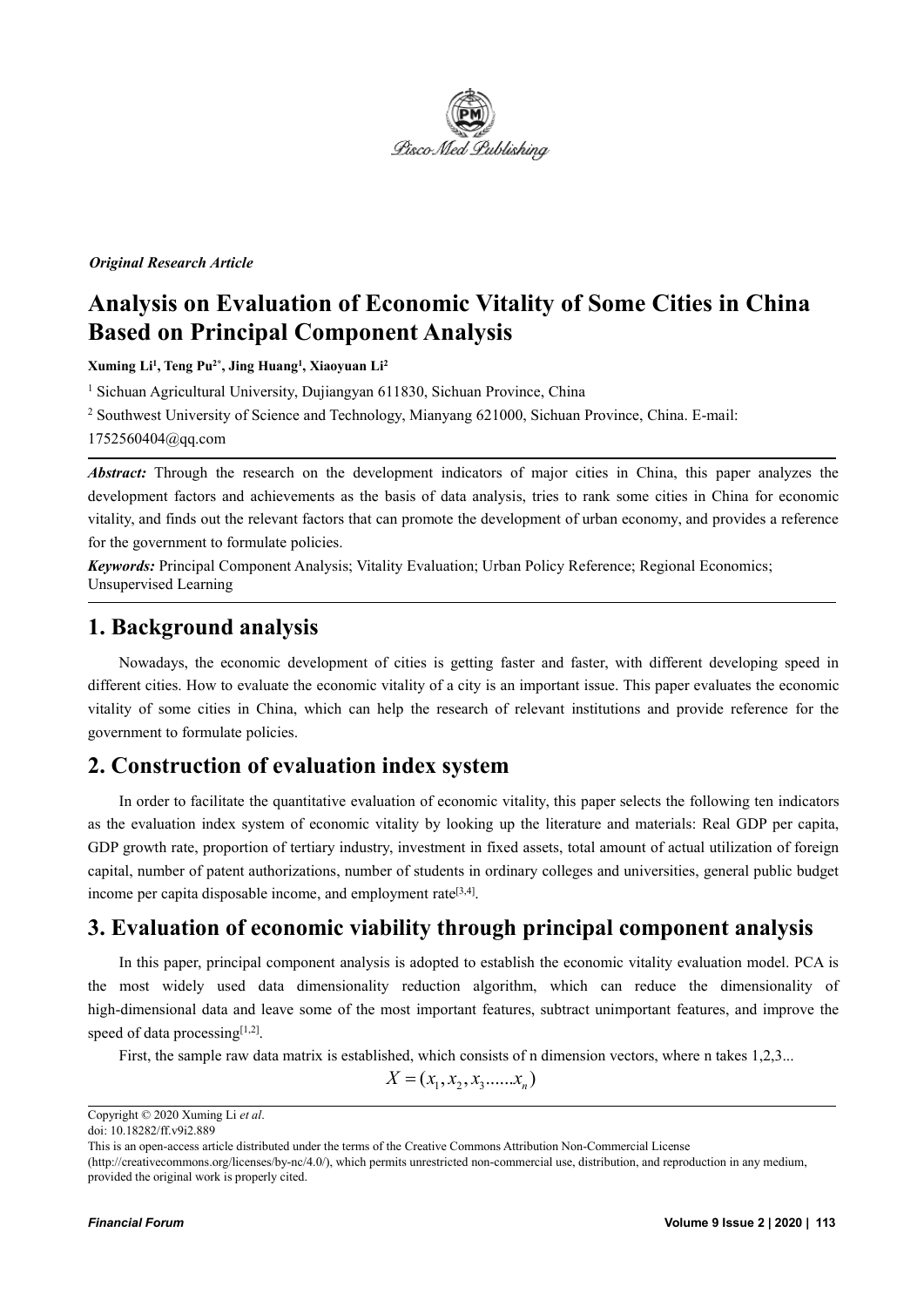In order to eliminate the difference in dimension and order of magnitude of each index data, the index data is standardized to obtain the standardized matrix. The standardizing methods are as follows:

$$
A_{ij} = \frac{x_{ij} - x}{\sum_{i} x_{ij}}
$$

The larger the value of covariance Matrix R, a correlation matrix that reflects the relationships between standardized data, the more necessary it is to perform principal component analysis on the data.  $R_{ij}$  is the correlation coefficient between the Primitive Variables X<sup>i</sup> and Xj. R is a real symmetric matrix, and it only needs to calculate its upper triangular elements or lower triangular elements, the formula of which is

$$
R_{ij} = \frac{\sum_{k=1}^{n} (X_{kj} - X_i)(X_{kj} - X_j)}{\sqrt{\sum_{k=1}^{n} (X_{kj} - X_i)^2 (X_{kj} - X_j)^2}}
$$

The EIGENVALUES, principal component contribution, and cumulative variance contribution are calculated according to covariance Matrix R, and the number of principal components is determined. Find the EIGENVALUES. R is a positive definite matrix whose eigenvalues are all positive numbers. The EIGENVALUES are arranged in order of magnitude. The magnitude of the EIGENVALUES reflects the magnitude of the influence of each principal component. The EIGENVALUES can be obtained by solving the following equations:

$$
|R-\lambda I_{\scriptscriptstyle P}|{=0}
$$

Select the appropriate number of principal components. The eigenvalue should be more than 1 and the cumulative contribution rate of the eigenvalues is 80%-95%. The contribution rate is calculated as follows:

$$
\frac{\sum_{j=1}^m \lambda_j}{\sum_{j=1}^p \lambda_j}
$$

The cumulative contribution rate of the first six eigenvalues is over 95%.

| Serial number | <b>Contribution rate</b> | <b>Cumulative contribution</b> |  |
|---------------|--------------------------|--------------------------------|--|
|               | 0.395783179542776        | 0.395783179542776              |  |
|               | 0.249998889033788        | 0.645782068576563              |  |
|               | 0.120641170901503        | 0.766423239478066              |  |
|               | 0.0938136680846127       | 0.860236907562679              |  |
|               | 0.0577267035397899       | 0.917963611102469              |  |
|               | 0.0328727400561022       | 0.950836351158571              |  |

#### **Table 1.**

Establish the initial factor load matrix to explain the principal component. The eigenvectors corresponding to each eigenvalue are shown in **Table 2**.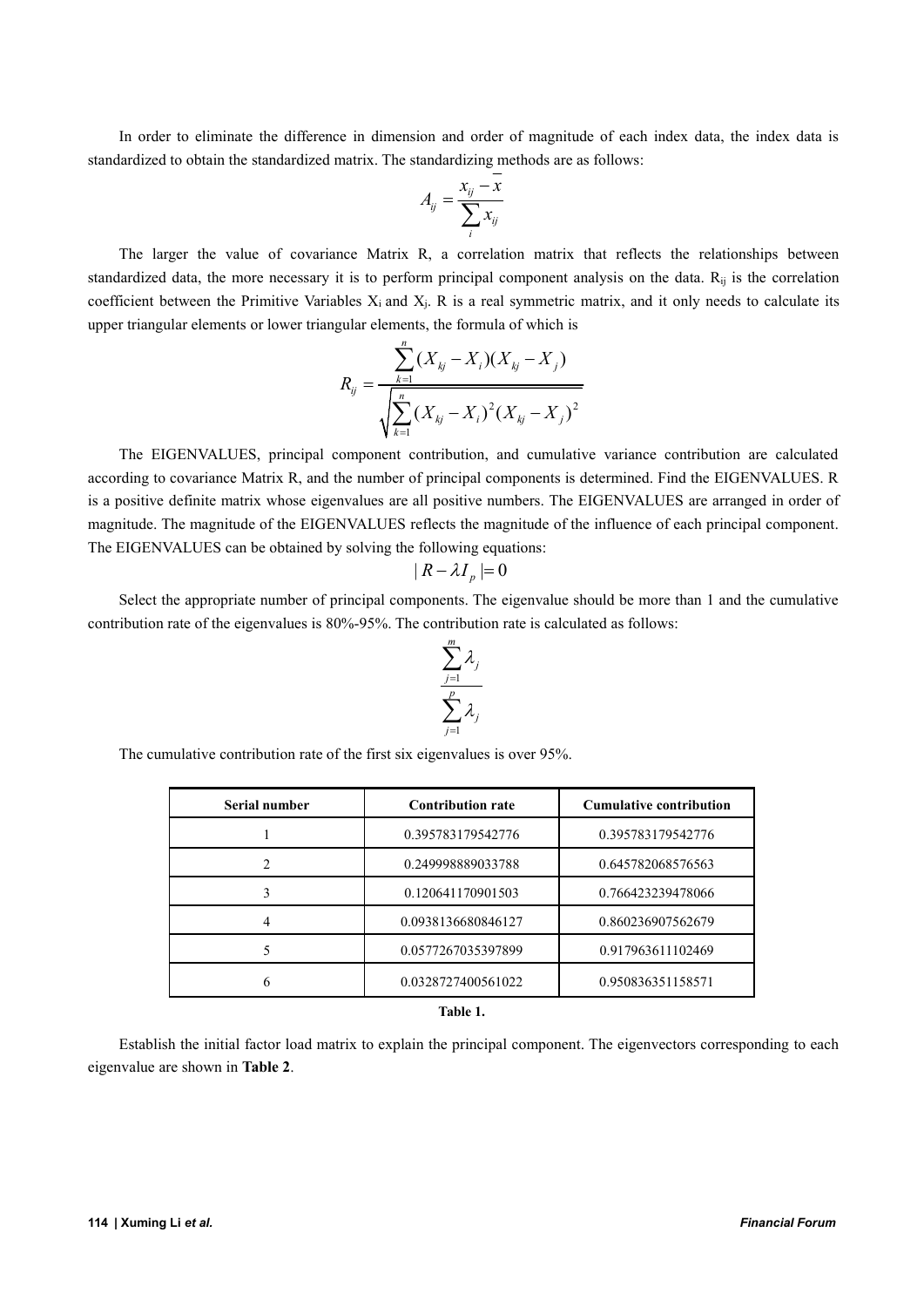| $\mathbf{1}$ | $\overline{2}$ | 3        | $\overline{4}$ | 5        | 6        |     |
|--------------|----------------|----------|----------------|----------|----------|-----|
| 0.301        | 0.353          | 0.259    | $-0.039$       | 0.598    | 0.201    | X1  |
| $-0.072$     | 0.046          | 0.807    | 0.160          | $-0.524$ | 0.100    | X2  |
| 0.385        | $-0.087$       | $-0.206$ | $-0.461$       | $-0.376$ | 0.075    | X3  |
| 0.050        | $-0.516$       | 0.321    | 0.209          | 0.429    | $-0.151$ | X4  |
| 0.400        | $-0.320$       | $-0.025$ | 0.143          | $-0.040$ | $-0.122$ | X5  |
| 0.441        | $-0.106$       | 0.059    | 0.052          | $-0.067$ | $-0.525$ | X6  |
| $-0.015$     | $-0.357$       | 0.298    | $-0.754$       | 0.140    | 0.094    | X7  |
| 0.436        | $-0.168$       | $-0.085$ | 0.304          | $-0.129$ | 0.240    | X8  |
| 0.419        | 0.256          | 0.094    | $-0.004$       | 0.018    | 0.489    | X9  |
| 0.179        | 0.514          | 0.166    | $-0.179$       | 0.010    | $-0.570$ | X10 |

From the eigenvectors in the table, it can be seen that:

The first principal component mainly reflects the impact of indicators such as real GDP per capita, the proportion of tertiary industry, the total amount of actual utilization of foreign capital, the number of patent authorizations, the general public budget income, and the per capita disposable income. These indicators are basically the most direct feedback data for economic development, and this component can be named as the principal component of income and investment.

The second principal component mainly reflects indicators including the impact of real GDP per capita, per capita disposable income, employment rate, which directly reflect the level of people's quality of life, and can be named as the principal component of people's quality of life.

The third principal component mainly reflects indicators including the impact of real GDP per capita, GDP growth rate, and fixed assets investment. These indicators reflect the impact of economic investment, and this component can be named as the principal component of investment volume.

The fourth principal component mainly reflects indicators of the impact of fixed assets investment and general public budget income, which reflect the use of public property, and can be named as the principal component of public assets.<br>The fifth principal component mainly reflects the impact of indicators such as real GDP per capita and GDP

growth rate, which reflect the impact of visual changes of these indicators, and can be named as the principal GDP component.

The sixth principal component mainly reflects the influence of general public budget income, per capita disposable income and other indicators, which reflect the level of people's living income, but also reflect the quality of life of the people, and can be named as the principal component of people's living standard.

Taking each eigenvector as factor equation coefficients, the following factor equations are obtained:

$$
Z_i = u_{i1}X_1 + u_{i2}X_2 + \dots + u_{ip}X_p
$$

Calculate the scoring function *F* , and then get the comprehensive evaluation value of economic vitality of each city.

$$
F = W_1 Z_1 + W_2 Z_2 + \dots + W_i Z_i
$$

 $W_i$  is the corresponding contribution rate of each component, that is, the weight value.

The evaluation function is obtained by substituting data analysis as follows: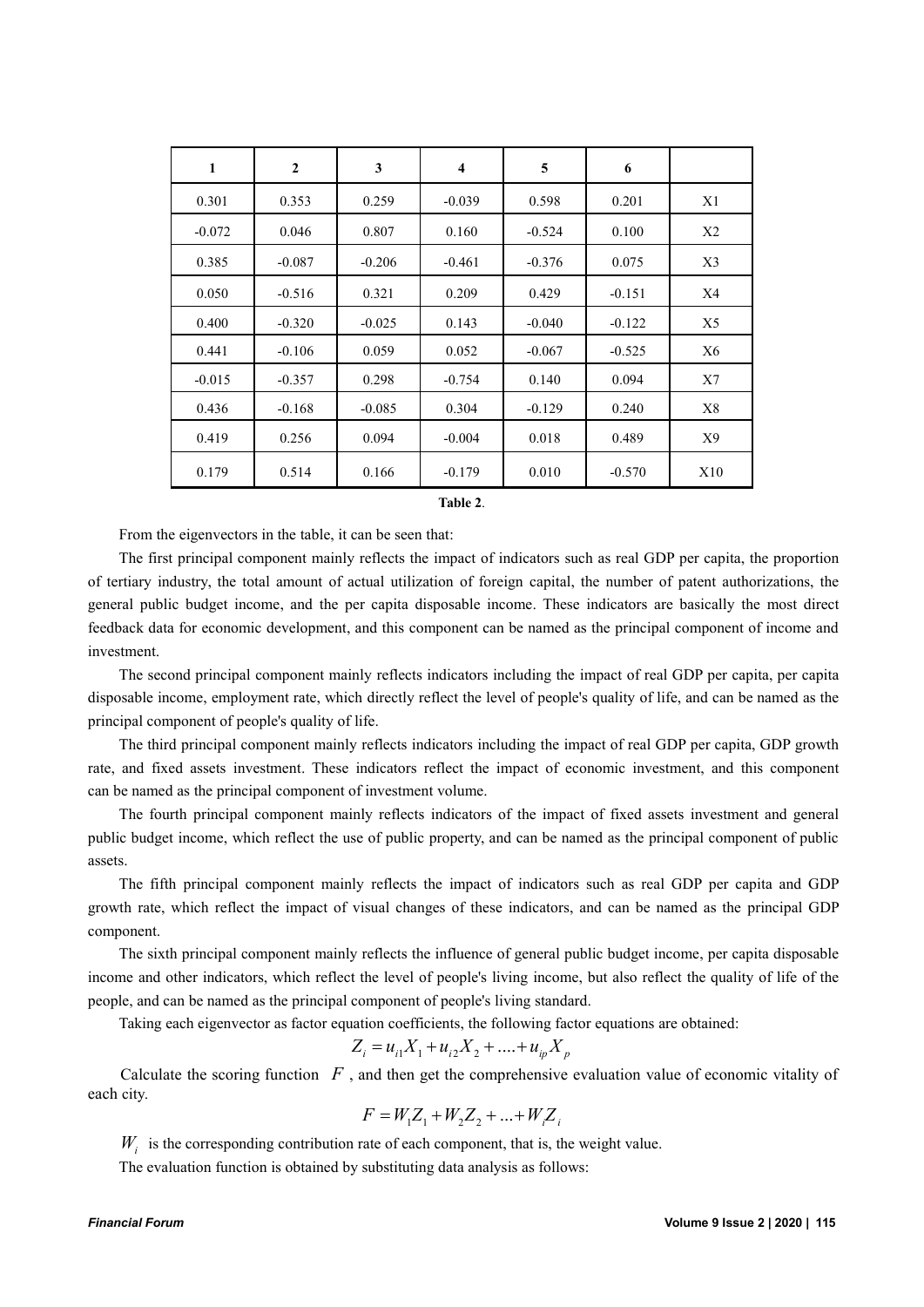$$
F = 0.40 \times Z_1 + 0.25 \times Z_2 + 0.12 \times Z_3 + 0.09 \times Z_4 + 0.06 \times Z_5 + 0.03 \times Z_6
$$

By looking up the relevant index data of some cities, the paper evaluates and sorts through the PCA model, the result of which is shown in **Table 3**.

| Urban     | <b>Score</b>   | Ranking        |  |
|-----------|----------------|----------------|--|
| Shanghai  | 2.853224798    | 3              |  |
| Shenzhen  | 5.99502061     | $\mathbf{1}$   |  |
| Beijing   | 1.696093074    | $\tau$         |  |
| Guangzhou | 0.613213428    | 9              |  |
| Chongqing | -2.688876584   | 14             |  |
| Chengdu   | -2.799247606   | 16             |  |
| Nanjing   | 2.65500397     | $\overline{4}$ |  |
| Hangzhou  | 1.728419714    | 6              |  |
| Suzhou    | 3.68293473     | $\overline{2}$ |  |
| Tianjin   | -1.121081492   | 13             |  |
| Qingdao   | 0.330134127    | 10             |  |
| Dongguan  | $-0.081196667$ | 11             |  |
| Zhengzhou | $-2.701544041$ | 15             |  |
| Wuhan     | $-0.272396054$ | 12             |  |
| Xi'an     | -4.057106823   | 18             |  |
| Ningbo    | 2.563592128    | 5              |  |
| Changsha  | 1.421694641    | 8              |  |
| Shenyang  | $-6.165244978$ | 19             |  |
| Kunming   | -3.652636971   | 17             |  |

**Table 3**.

## **4. Conclusion**

From this, it can be concluded that people's traditional consciousness of the economy is relatively strong in the north; Shanghai and Shenzhen are of high rank,while the economic vitality performance of other cities is no worse than the north, such as Suzhou and Nanjing, which has a long history and cultural heritage, and whose economic heritage is not weaker than other cities<sup>[5]</sup>.

The main aspects that affect the economic development of a city are the life quality of people, the use of public property and the influence of foreign investment, and so on. It can be seen that for the economic development of a city, the most important thing is internal investment and foreign investment. In addition, the level of people's living standard is also closely related to the economic situation of a city. To develop the economy, it is necessary to start with people's living and asset investment.

# **References**

- 1. Lu X, Guo W. The comprehensive evaluation index system of urban economic vitality (in Chinese). Statistics and Decision Making 2006; 11: 77-78.
- 2. Liu Z, Zhang Z. Index framework of state-owned economy vitality, control power and influence power and its